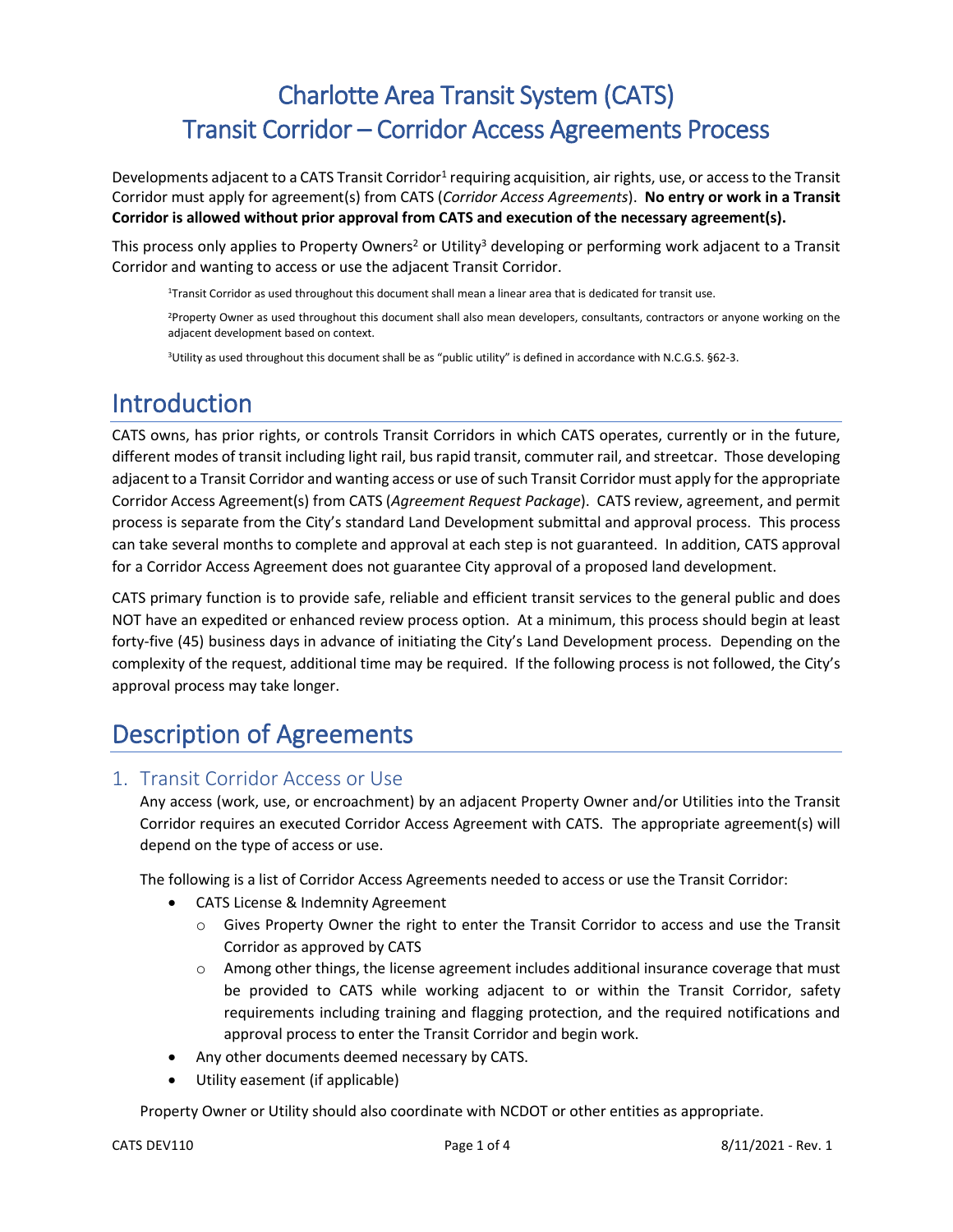## 2. Land Exchange

CATS may consider releasing outer portions of the Transit Corridor that aren't used or needed by CATS to the adjacent Property Owner, as long as the proposed adjacent development is transit supportive and in exchange for certain consideration as determined by CATS. The consideration routinely obtained by the City is listed below:

- Deed underlying fee simple in the Transit Corridor to City, thus providing clear fee simple title to the portion of the Transit Corridor used or needed by CATS (this item is mandatory)
- Construction and maintenance of the Rail Trail per the Zoning Ordinance or as negotiated with CATS (**this item is mandatory**)
	- $\circ$  The Rail Trail includes: landscaping/planting strips, minimum 12' wide concrete pedestrian path, fencing, pedestrian lighting, , ballast curb (if needed)
- Additional pedestrian and bicycle connectivity via easement to City
- Drainage improvements
- Public art
- Cash
- Other amenities or improvements as the City deems appropriate

The CATS *Transit Corridor Land Exchange Valuation Procedure* describes the valuation methodology for the land exchange (Attachment A).

The following is a list of Corridor Access Agreement documents needed to complete the land exchange and access or use the Transit Corridor:

- Quitclaim Deed (City to Property Owner)
	- o Grants fee simple title (releasing rights in the Transit Corridor) to the outer unused portion of the Transit Corridor
- Quitclaim Deed (Property Owner to City)
	- o Grants fee simple title to the inner used/needed portion of the Transit Corridor
- CATS License & Indemnity Agreement
	- $\circ$  Gives Property Owner the right to enter the Transit Corridor to construct and maintain the Rail Trail and any other approved amenities or improvements located in the Transit Corridor
	- $\circ$  Among other things, the license agreement includes additional insurance coverage that must be provided to CATS while working adjacent to or within the Transit Corridor, safety requirements including training and flagging protection, and the required notifications and approval process to enter the Transit Corridor and begin work.
- Notice of License Agreement
	- o To be recorded with Mecklenburg County Register of Deeds
- Any other documents deemed necessary by CATS

#### 3. Standard Requirements

In addition to those applicable requirements in the City Ordinance, Zoning Ordinance, Land Development Standards, etc., Property Owners are required to comply with the following:

- *CATS Standard Plan Review Comments* (notes on plans)
- CATS License & Indemnity Agreement (draft sample available upon request)
- Any other applicable CATS requirements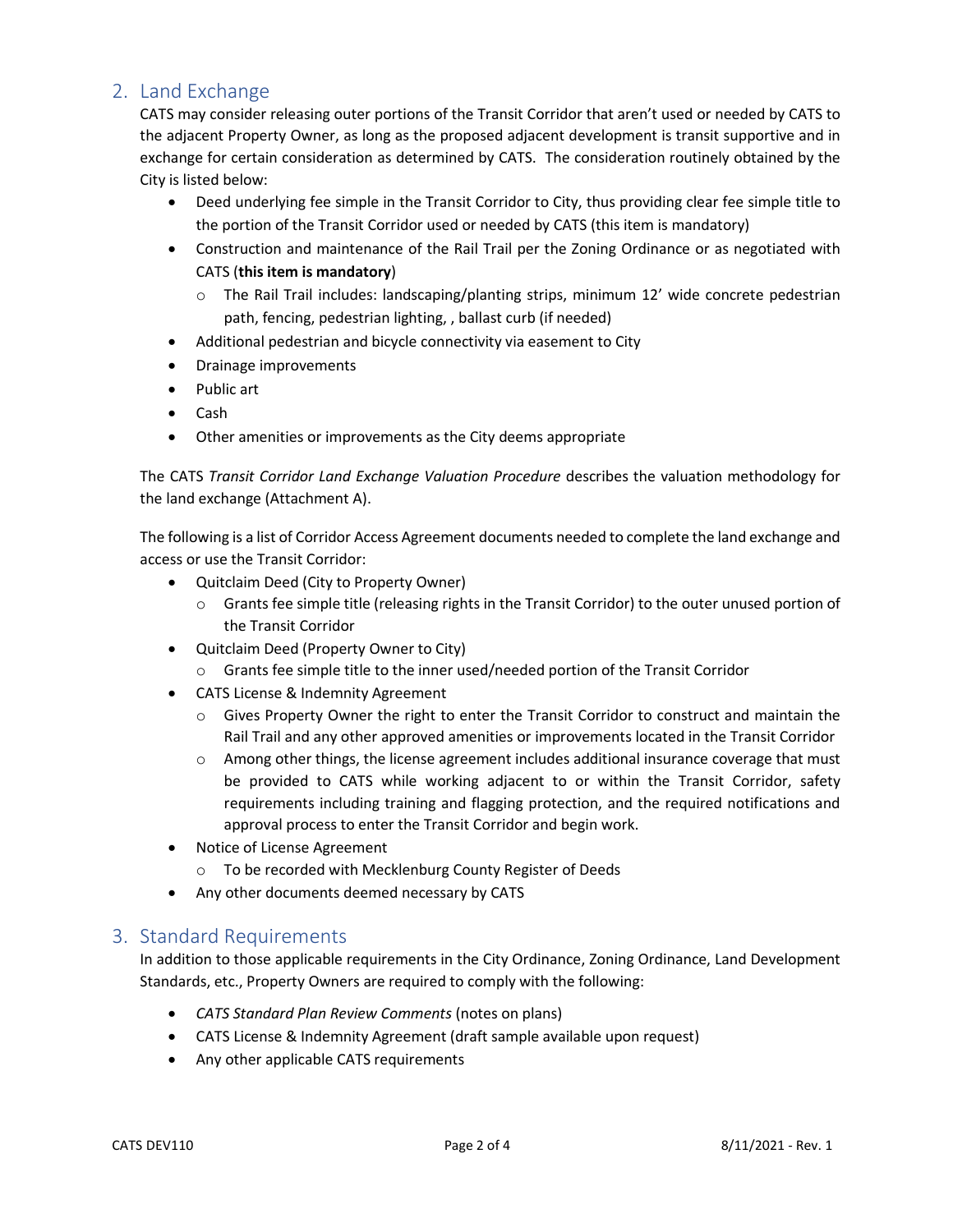# Application Process

## 1. Pre-application Meeting

At least forty-five (45) business days prior to beginning the City's Land Development and/or rezoning process, contact CATS to schedule a meeting prior to submitting an Agreement Request Package to discuss the proposed project and requested use of the adjacent Transit Corridor as early as possible and prior to developing detailed design plans. Such meeting requests should be emailed to Application@docs.ebuilder.net with the following information:

- Requestors contact information (name, address, phone number, email address)
- Property Owner or Utility name (if different from Requestor)
- Developer name (if different from Requestor)
- Consultant contact information (name, phone number, email address) for architect, engineer, surveyor, attorney, and others (identify primary point of contact)
- Property location/information (address, parcel(s) tax ID, zoning classification, if subject to existing or proposed Brownfield Agreement)
- Specific request: land exchange and/or access or use of Transit Corridor
- Description of the proposed adjacent project and the scope of work/use proposed in or adjacent to the Transit Corridor, include anticipated construction activities that could impact CATS facilities or affect CATS operations, e.g. blasting and any crane use/placement of crane, Rail Trail access
- Proposed date(s) and time(s) for the work to be performed in the Transit Corridor (if applicable)
- Proposed date submitting rezoning petition to City (if applicable)
- Proposed date submitting land development plans to City
- Anticipated date of construction beginning and ending

Following the Pre-application submission, CATS will notify the developer whether the application process may proceed, as well as any additional requirements that may apply.

CATS does not provide advisory opinions and cannot guarantee that a project will be approved by CATS or the City's Land Development process once an official application has been submitted. While CATS may share some information that will provide a better understanding of the process or some of CATS's potential concerns with regard to the proposed project, this information is not intended to be relied upon as the basis for legal or financial decisions, and is not a substitute for submitting an official Adjacent Development application with CATS and a Land Development application with the City.

## 2. Application Submission and Plan Review

To allow sufficient time for CATS review, after the Pre-Application Meeting and a minimum of thirty (30) business days prior to beginning the City's Land Development process, an Agreement Request Package should be submitted to CATS to begin CATS' Transit Corridor review process in connection with Corridor Access Agreements. The Agreement Request Package should be submitted via the link on the Ridetransit.org website Pre-Submittal Meeting Request Application and must include the following:

- a. A Letter of Request containing all the information listed in section 1
- b. If land exchange, the CATS land exchange valuation worksheet ,
- c. Copies of conceptual plans, and
- d. A comprehensive survey of the Property Owner's parcel(s) for early review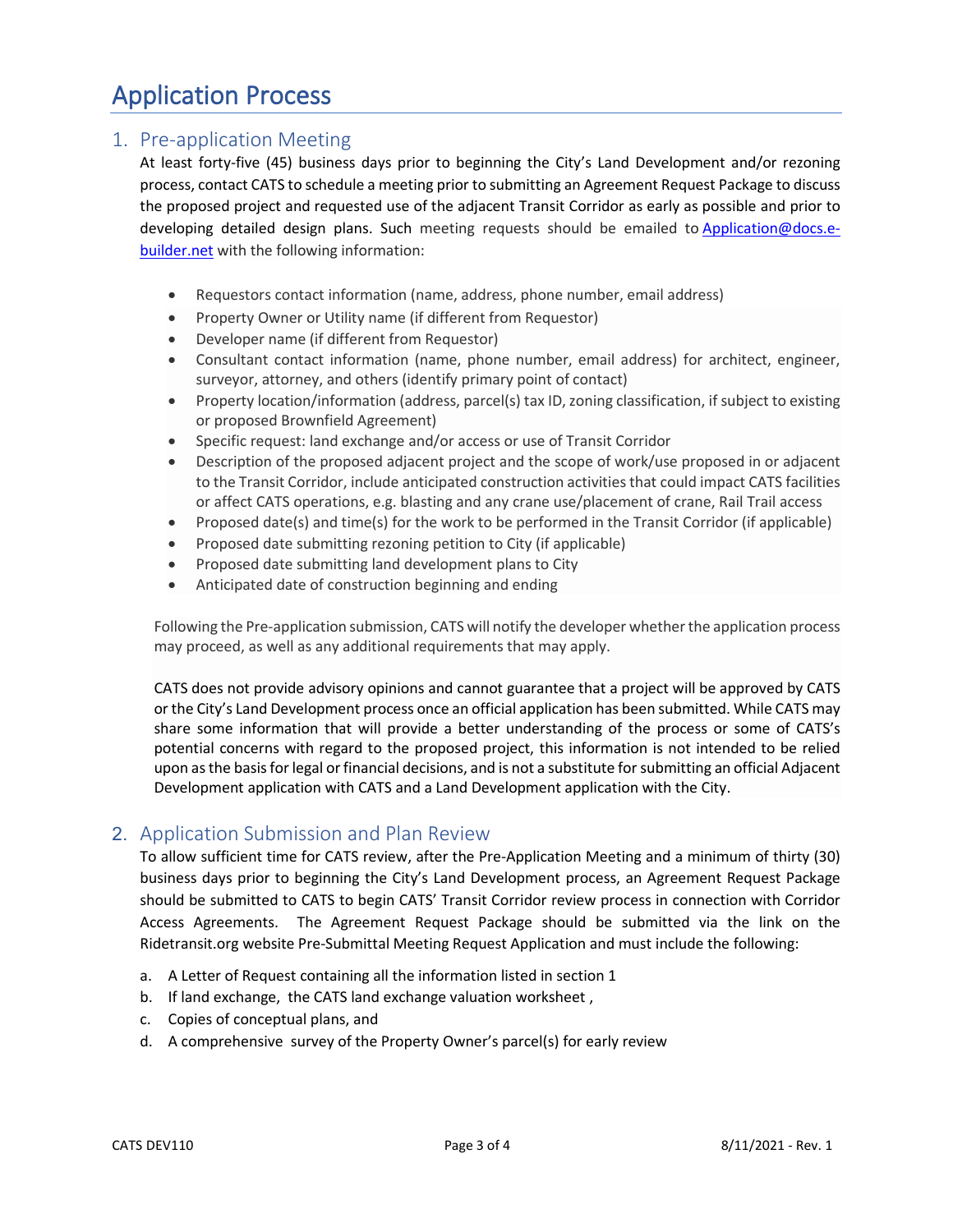Submit a copy of the Letter of Request and a check for the application fee in the amount of \$7,965.00 (FY22 user fee) made to the City of Charlotte to:

> Charlotte Area Transit System Attention: CATS Finance –Transit Corridor Access Agreement 600 E. Fourth Street Charlotte NC 28202

#### **NOTE: Once submitted, application fee is non-refundable.**

A meeting will be scheduled with CATS staff to go over the specific request and necessary documents. A field meeting at the site with CATS staff and the property owner is also beneficial.

Once the Corridor Access Agreement(s) have been drafted, CATS Legal will distribute the documents for review by CATS Finance, Operations, and Planning & Development staff.

#### 3. City's Land Development approval process

The Property Owner then follows the City's Land Development review and approval process. CATS will review plans as part of this process as well. Requirements related to the Corridor Access Agreement(s) will be finalized during this period.

City of Charlotte Land Development-related process information, resources, and contact info can be found on the [CLT Development Center website.](https://charlottenc.gov/DevelopmentCenter/Pages/default.aspx)

#### 4. Agreement Execution

After plan approval in the City's Land Development process, the Property Owner and CATS can execute the Corridor Access Agreement(s). After execution, the property owner can then begin work in the Transit Corridor. The Agreement requires insurance, indemnification and other terms but is intended to implement what is reflected in the approved plans. Therefore, the approved plans are attached as Exhibit A to the Agreement.

Additionally, if there is also a land exchange, the required Corridor Access Agreement(s) cannot be executed until City Council and other applicable approvals. CATS Legal provides the information for the Request for Council Action and all necessary documents to City Real Estate, in accordance with the Real Estate Council Agenda Schedule (typically 5 weeks in advance of Council meeting). CATS Legal also coordinates with City Real Estate to place the required notice in the newspaper.

For additional information about application requirements and obtaining an agreement, please contact:

John Howard Senior Transportation Planner Planning & Development Division Charlotte Area Transit System 704-617-3516 [Application@docs.e-builder.net](mailto:Application@docs.e-builder.net)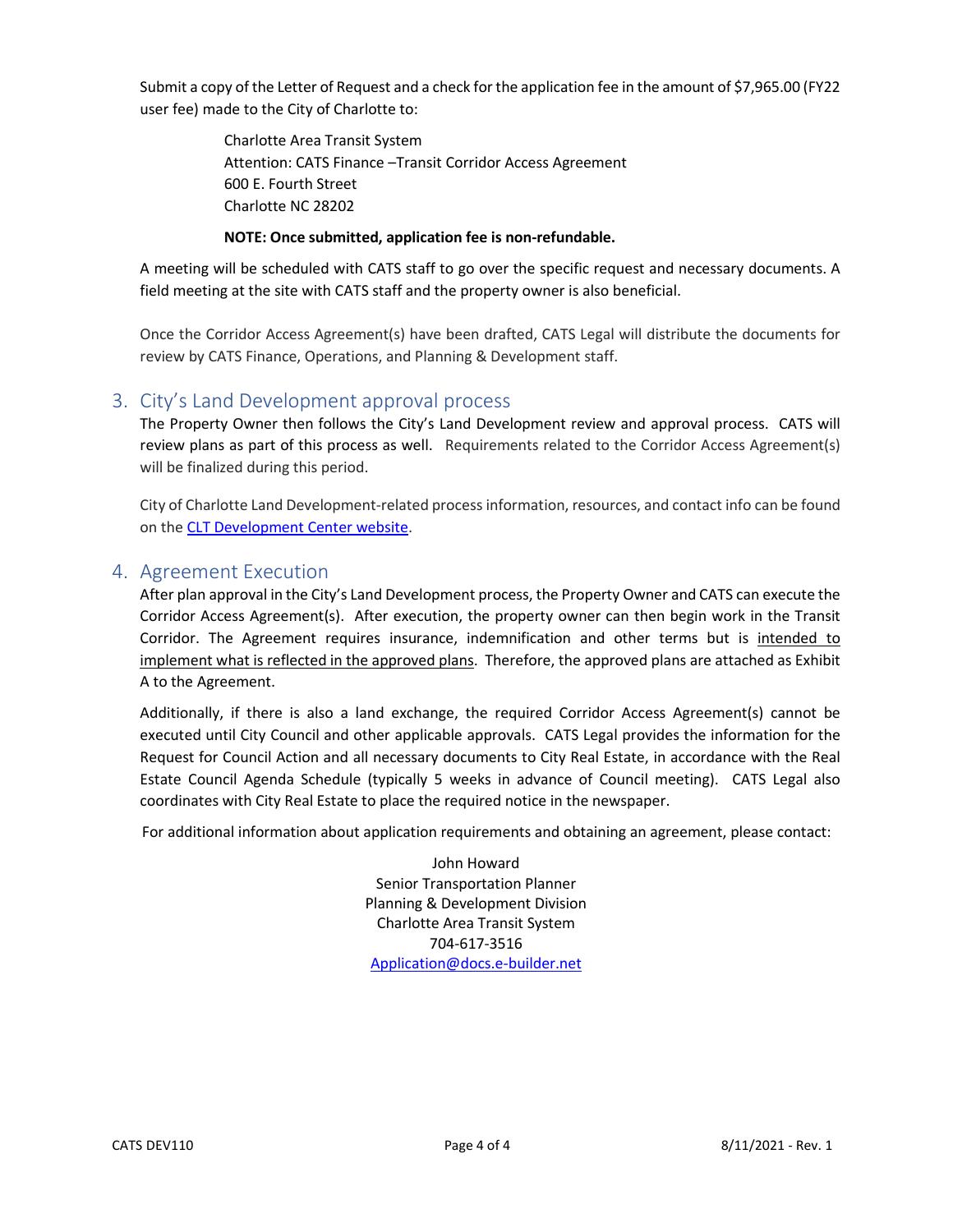# Attachment A Charlotte Area Transit System (CATS) Transit Corridor Land Exchange Valuation Procedure

CATS owns, has prior rights, or controls Transit Corridors in which CATS operates, currently or in the future, different modes of transit including light rail, bus rapid transit, commuter rail, and streetcar. Upon request by an adjacent property owner, CATS may consider releasing its rights to outer portions of the Transit Corridor in exchange for real property and other consideration.<sup>[1](#page-4-0)</sup>

# Valuation

### Formula

Pursuant to N.C.G.S. §160A-271, a city may exchange real property for other real or personal property by private negotiation if the city receives a full and fair consideration. In order to estimate the fair market value of property encumbered with rail or similar structures, and associated rights and interests, the City of Charlotte (the "City"), at the advice and recommendation of the City Appraiser, has established the following formula to be applied to property valuation for land exchanges within the Transit Corridor. Property rights to be conveyed by CATS to an adjacent property owner will be assessed at 50% of the adjoining property Base Value<sup>[2](#page-4-1)</sup> per square foot. Fee interest to be conveyed by an adjacent property owner to CATS will be assessed at 10% of the property value per square foot.

## Base Value of Adjacent Property

The Base Value of property adjacent to the Transit Corridor will be assessed pursuant to an appraisal report by a certified appraiser and performed in accordance with North Carolina law and the Uniform Standards of Professional Appraisal Practice (USPAP). A standard appraisal report for the adjacent property must be supplied by the property owner proposing a land exchange, at no additional cost to CATS.

Alternatively, for properties purchased within 1 calendar year of the property owner's Adjacent Development Agreement Application, CATS may choose to substitute a Base Value assessment by an official appraisal report with the purchase price of the adjacent property as verified by a purchase and sale contract.

# Value Disproportion

Under circumstances in which the real property to be conveyed to CATS is assessed at a lower value than the property interests to be conveyed to the adjacent property owner, CATS may require additional personal or real property, or other consideration to balance the transaction.

<span id="page-4-0"></span><sup>&</sup>lt;sup>1</sup> See "Transit Corridor- Corridor Access Agreements Process"

<span id="page-4-1"></span><sup>2</sup> Base Value is determined pursuant to this procedure